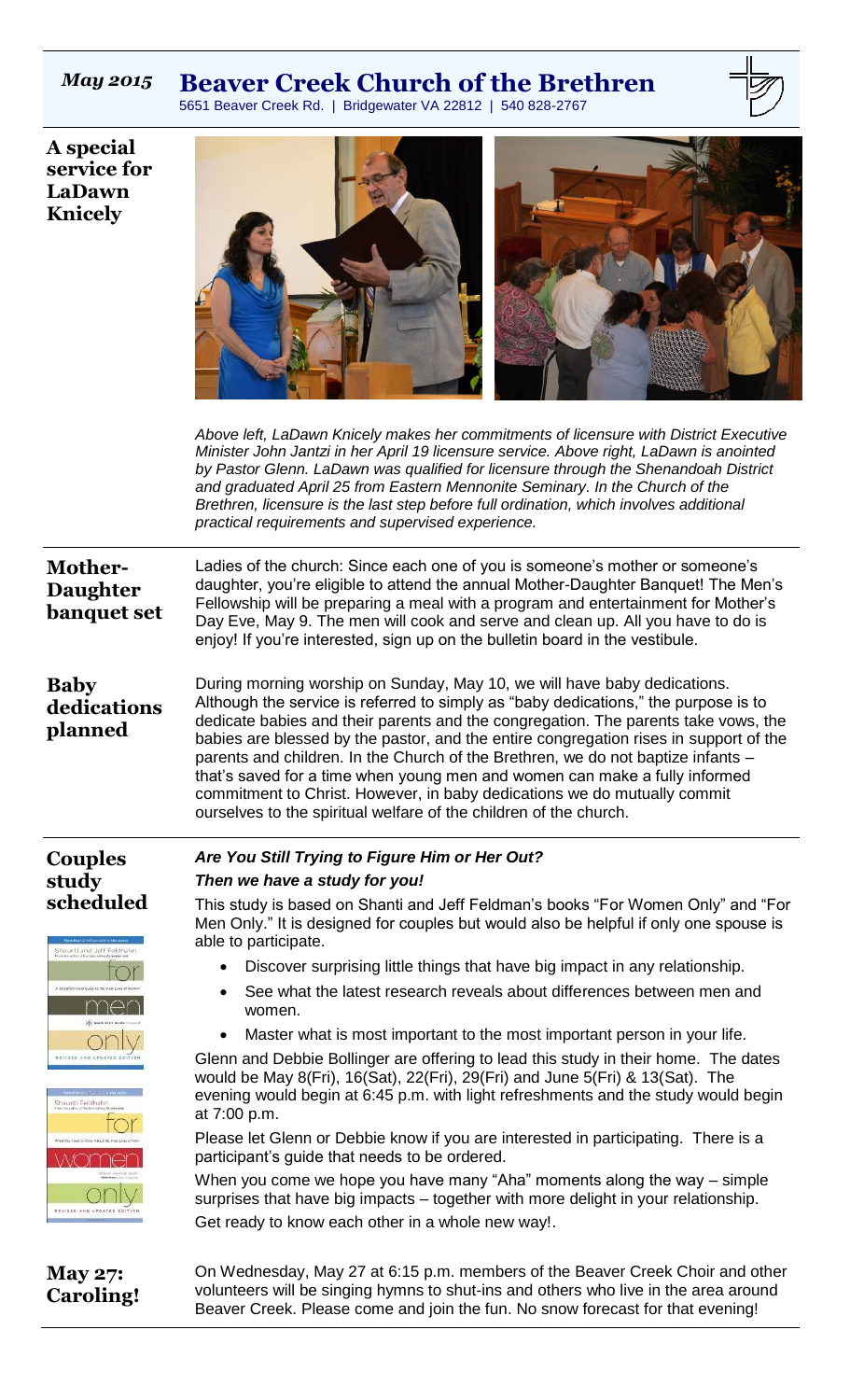## **Beaver Creek Church of the Brethren May Calendar**

| May 2015          |                                                                                                                                                                                           |         |           |          |             | <b>Scheduled church events in May:</b> |                                                                                                                                                                            |
|-------------------|-------------------------------------------------------------------------------------------------------------------------------------------------------------------------------------------|---------|-----------|----------|-------------|----------------------------------------|----------------------------------------------------------------------------------------------------------------------------------------------------------------------------|
| Sunday            | Monday                                                                                                                                                                                    | Tuesday | Wednesday | Thursday | Friday<br>1 | Saturday<br>$\overline{2}$             | May 5, 7 p.m. Women's Fellowship Sunset Group<br>May 6, 9:30 a.m. Women's Fellowship Sunrise<br>Group                                                                      |
| 3                 | 4                                                                                                                                                                                         | 5       | 6         | 7        | 8           | 9                                      | May 9, 6 p.m., Mother-Daughter Banquet<br>May 10, 11 a.m., Baby dedications at morning                                                                                     |
| 10                | 11                                                                                                                                                                                        | 12      | 13        | 14       | 15          | 16                                     | worship<br>May 12, 11 a.m., Mixed Bible study                                                                                                                              |
| 17                | 18                                                                                                                                                                                        | 19      | 20        | 21       | 22          | 23                                     | May 21, 7 p.m., Leadership Team<br>May 17, monthly newsletter deadline                                                                                                     |
| 24                | 25                                                                                                                                                                                        | 26      | 27        | 28       | 29          | 30                                     | May 26, 10 a.m., Mixed Bible study<br>May 27, 6:15 p.m., May caroling                                                                                                      |
| 31                |                                                                                                                                                                                           |         |           |          |             |                                        | May 27, 7:30 p.m., last choir practice of the season<br>May 30, Men's Fellowship chicken barbecue                                                                          |
| $\mathbf{1}$<br>8 | <b>Birthdays in May:</b><br><b>Alda Miller</b><br><b>Pidge Rhodes</b><br>10 Brandon Over<br>11 Kendall Knicely<br>12 Miles Sandin<br>13 Brenda Liskey, Dwight Miller<br>15 Andrea Mullens |         |           |          |             |                                        | 17 Jay Hensley<br><b>Andrew Moran</b><br>22<br>24 Donna Miller<br>26 Jeremy Rhodes, David Simmons<br>29 Julie Rhodes, Finley James Grove<br>30 Greg Corder, Natalie Wisman |

## **Beaver Creek Church of the Brethren Leadership Team Meeting March 19, 2015**

Present: Evy Kaye Sandin, Bill Wood, Jane Cyzick, Candy Hulvey, Deborah Hoover, Bill Eckard, Theresa Eckard, Jeanette Hess, Charles Wright. Ex-officio: Glenn Bollinger – Pastor, Dana Suter – Church Clerk. Absent: Sean Dunn, Donna Miller – Treasurer.

Evy Kaye called the meeting to order at 7:06 pm. Jeanette Hess led the group in devotions and a prayer.

The minutes from last month's meeting were approved. There were a few questions about the Treasurer's Report. Evy Kaye will clarify those with Donna Miller since Donna was absent for this meeting. The master calendar was updated.

**Facilities**: Bill Eckard reported that 7 pews have been repaired and there are 15 more to be completed. No more pews will be sent for repair until after Easter Sunday. The Facilities Team has retained Michael Wenger to plow the church parking lot and the parsonage driveway for \$60.00 after each snowstorm. The light in the nursery has been repaired.

**Outreach and Missions**: Jeanette Hess reported that the First Sunday Offering for April will be collected on the second Sunday due to the first Sunday being Easter. The offering will go to Gideon's International. A Gideon will be giving the sermon on that Sunday.

**Worship**: Candy Hulvey reported that the Living Generously series will continue through March 29. Love Feast will be held March 29. A baptism is set for September 20. The Worship Team is looking for a portable stage that could be used for pageants or music groups. They are actively looking at prices and the different types available. The Worship Team continues in their search for a choir director.

**Fellowship**: Deborah Hoover reported that a baby shower for AVA Care will be held at the church on April 25 at 2:00 pm. The Fellowship Team will prepare a list for the congregation of suggested gifts to be given to the AVA Care. The All-Church Birthday Party will be held on April Finance: Charles Wright reported that the Finance Team met with Darlene LaPrade to assess the teller program. An evaluation of the forms used resulted in some changes to the forms. The new forms were used last Sunday and the results were great. The Finance Team decided to subscribe to a periodical entitled Church Finances Today. They plan to use the magazine to help with financial practices at the church. Charles reported that in 2-3 months they will be looking for financial consulting.

**Christian Education and Discipleship**: No report.

**Congregational Care**: No report.

**Ministry**: Theresa Eckard reported that Zander Willoughby from Manchester College will be our summer intern from June 3 – August 9. A calendar has been prepared for families to sign up for housing and meals that will be placed in the vestibule. The Ministry Team will prepare an estimate on the amount of money needed for gas, travel, and meals during the nine weeks. A licensing ceremony for LaDawn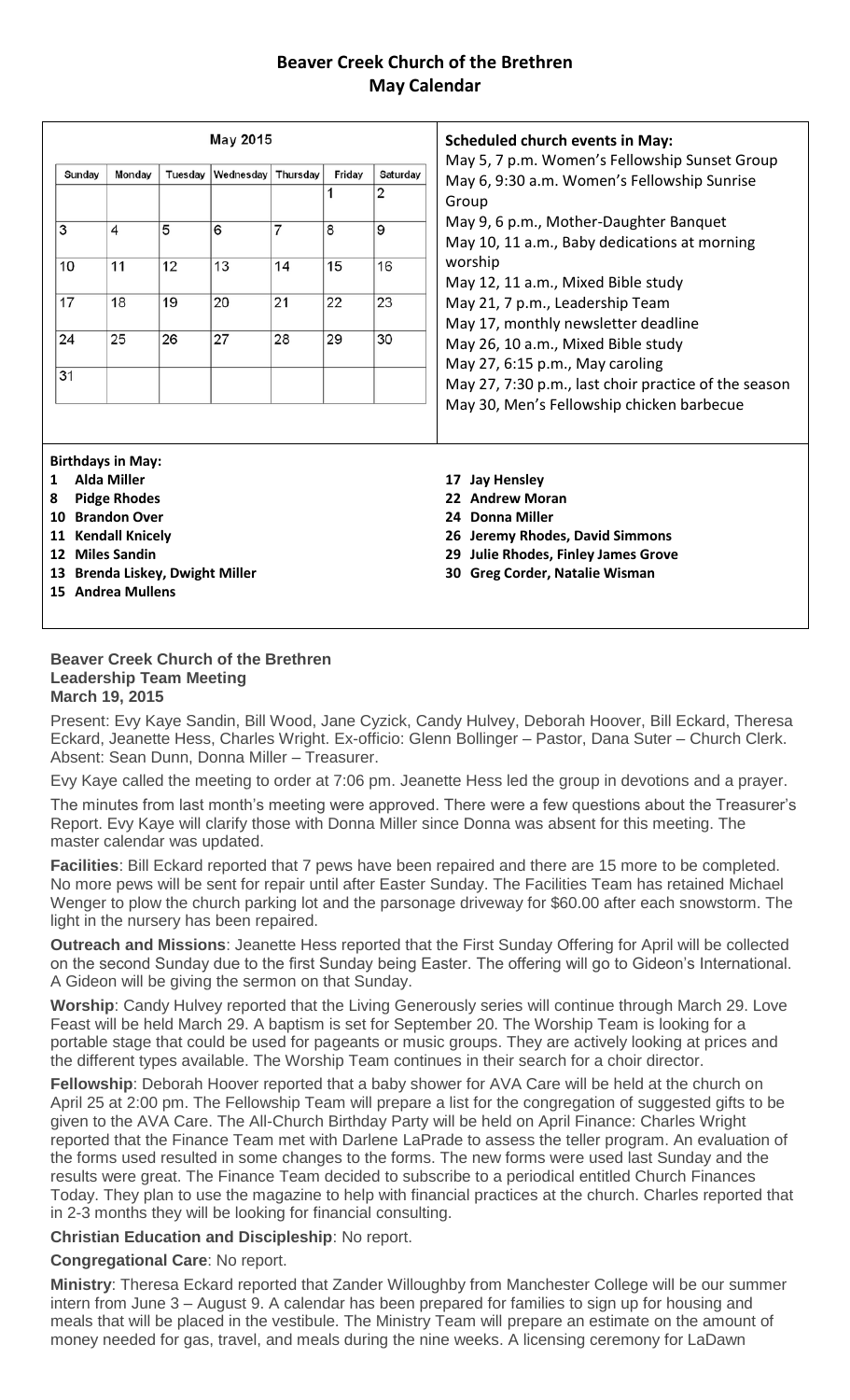Plaugher will be held April 19. Pastor's Report: Glenn reported that Round Tables will be held this weekend at Bridgewater College. There are 4 youth from Beaver Creek that will be attending. The Oyster Dinner is March 21 from 4-7 pm. Glenn asked the group for feedback on the Living Generously series. Many positive comments were shared by the Leadership Team.

**Unfinished Business**: Evy Kaye is working on condensing the Leadership Team/Focus Team Assessments. The results will be sent back to members of the Leadership Team to discuss at a later date. Evy Kaye sent out a request for the Church Leadership Structure Forms to be placed in the box in the vestibule by Sunday, March 29.

**New Business**: Evy Kaye read a letter from the district office in regards to Glenn's ordination review for 2015. Charles Wright made a motion to accept the renewal. Candy Hulvey seconded the motion and the motion passed. Evy Kaye will send the form back to the district office.

Glenn led the group in a prayer. The meeting was adjourned at 8:14 pm. The next Leadership Team meeting is April 16, 2015 at 7:00 pm.

Respectfully Submitted by Dana Suter, Church Clerk

| <b>Brethren</b><br><b>Woods news</b>                                                      | <b>Brethren Woods is looking for summer staff!</b><br>Brethren Woods is still hiring counselors, kitchen assistants and a lifeguard. To apply<br>go to www.brethrenwoods.org/employment. They are also looking for volunteers to<br>supplement their summer staff.<br>The following positions need to be filled:<br>Day camp counselors June 15-18, July 13-16, July 20-23<br>$\bullet$<br>Dean July 5-10<br>$\bullet$<br>Mini-camp dean July 5-7, July 8-10<br>Day camp dean July 13-16<br>$\bullet$<br>Nurse July 12-17<br>$\bullet$<br>You may contact Brethren Woods by calling 540-269-2741 or email<br>camp@brethrenwoods.org.<br>Brethren Woods Canoe Trip May 9<br>Enjoy a day-long canoe experience on the beautiful Shenandoah River!<br>Participants will gather at the Mountain View - McGaheysville Church of the                                                                                                                                                                                                                                                                                                                                                                                |  |  |  |  |
|-------------------------------------------------------------------------------------------|---------------------------------------------------------------------------------------------------------------------------------------------------------------------------------------------------------------------------------------------------------------------------------------------------------------------------------------------------------------------------------------------------------------------------------------------------------------------------------------------------------------------------------------------------------------------------------------------------------------------------------------------------------------------------------------------------------------------------------------------------------------------------------------------------------------------------------------------------------------------------------------------------------------------------------------------------------------------------------------------------------------------------------------------------------------------------------------------------------------------------------------------------------------------------------------------------------------|--|--|--|--|
|                                                                                           | Brethren at 9:30 a.m. and then head down to the river. Brethren Woods staff,<br>including a certified canoe instructor and lifeguard, will provide a brief orientation to<br>canoeing and safety on the river. Then the group will paddle a 7-mile stretch of<br>river from Island Ford to Elkton, VA with brief stops for swimming, eating lunch,<br>and exploring. We'll return to the church about 3:00 p.m. to head for home.<br>Registrations are due by May 1st!                                                                                                                                                                                                                                                                                                                                                                                                                                                                                                                                                                                                                                                                                                                                        |  |  |  |  |
| <b>Support</b><br>a special<br>project                                                    | Are you looking for a special project at Beaver Creek that you would like to support?<br>For a number of years Beaver Creek had a home-made portable stage that was used<br>for Vacation Bible School, skits, and Christmas Eve services. After being used<br>extensively for more than 8 years, it eventually wore out and was no longer safe.<br>For the last few years we have not had a stage, but the Beaver Creek Worship Team<br>would like to change that. After looking into several different options, the Worship<br>Team (with input from the Leadership Team) has determined that our best choice will<br>be to purchase three stage sections, each measuring 3 foot by 8 foot.<br>The sections can be locked together to make a solid stage, or used independently,<br>and fold up flat for storage. Since Worship Team has no budgeted funds for such a<br>purpose, we are looking for donations from individuals or groups within the<br>congregation to help offset the cost. Each of the three sections will cost about \$500,<br>with shipping, for a total of \$1500.<br>Donations can be dropped in the offering plate, designated for "Stage purchase" or<br>sent to the church office. |  |  |  |  |
| Uses include<br><b>Vacation Bible</b><br>School, skits, and<br>Christmas Eve<br>services. |                                                                                                                                                                                                                                                                                                                                                                                                                                                                                                                                                                                                                                                                                                                                                                                                                                                                                                                                                                                                                                                                                                                                                                                                               |  |  |  |  |
| <b>Hosts sought</b><br>for summer<br>intern                                               | This summer, Beaver Creek will be hosting a summer ministry intern. His name is<br>Zander Willoughby, and he will be with us from early June until August 10. During this<br>time, Beaver Creek members and friends will be providing lodging and ministry<br>opportunities for Zander. Posted in the church foyer is a place for volunteers to sign<br>up to invite him for a meal, or even to give him a place to sleep. Feel free to sign up at<br>the church, or contact a member of the Ministry Team for more information. Ministry<br>Team members include: Faye Wampler; Theresa Eckard; Pidge Rhodes and Pastor<br>Glenn.                                                                                                                                                                                                                                                                                                                                                                                                                                                                                                                                                                            |  |  |  |  |